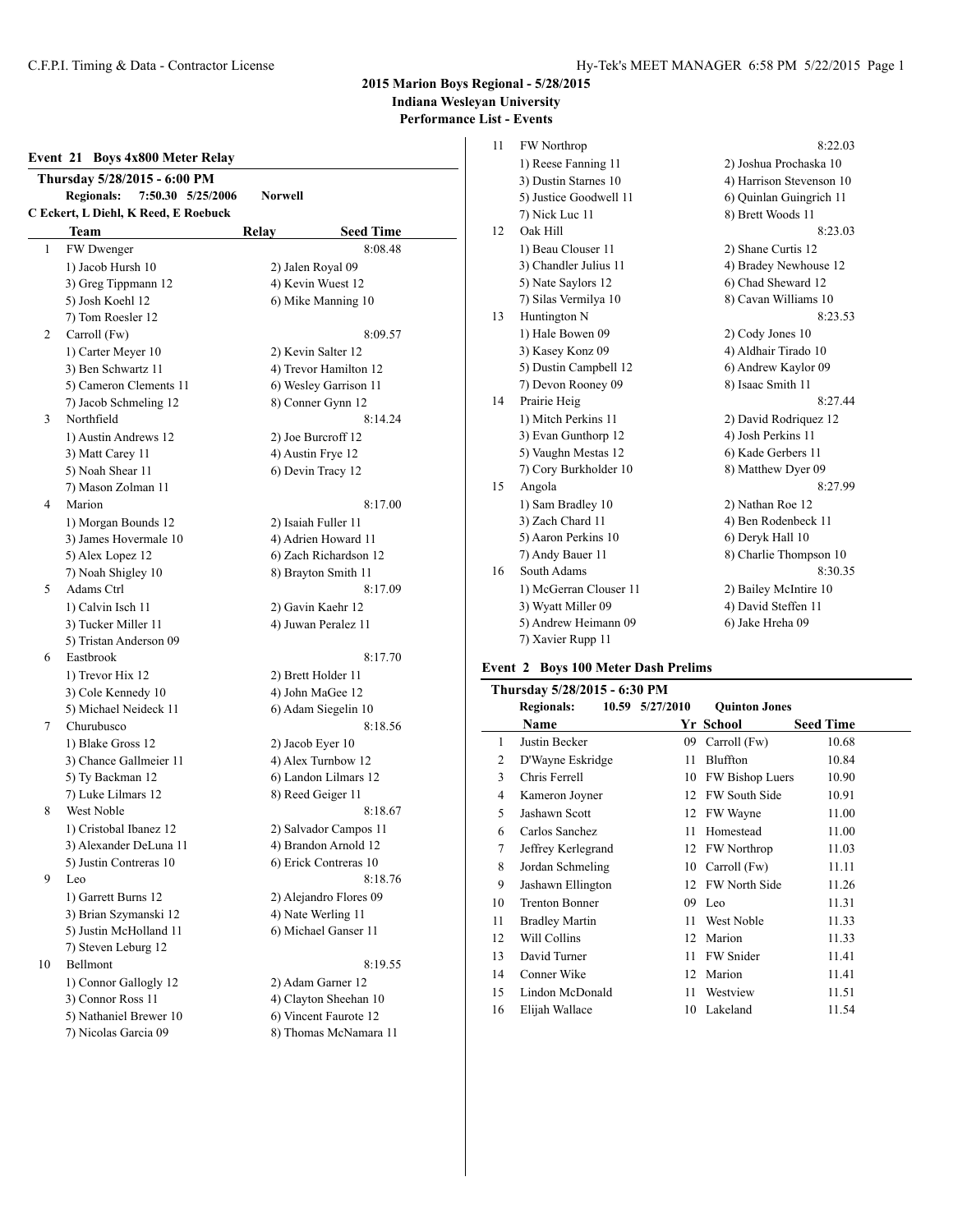## **2015 Marion Boys Regional - 5/28/2015 Indiana Wesleyan University Performance List - Events**

# **Event 13 Boys 110 Meter Hurdles Prelims**

| $10 - 100$     |                                 |    |                        |                  |  |
|----------------|---------------------------------|----|------------------------|------------------|--|
|                | Thursday 5/28/2015 - 6:40 PM    |    |                        |                  |  |
|                | <b>Regionals:</b><br>13.71 1983 |    | <b>Rod Woodson</b>     |                  |  |
|                | Name                            |    | Yr School              | <b>Seed Time</b> |  |
| 1              | Bijay Stephens                  | 11 | <b>FW Northrop</b>     | 14.49            |  |
| $\overline{c}$ | Mat Bolan                       | 12 | Angola                 | 14.57            |  |
| 3              | Alex Koenemann                  | 11 | FW Concordia           | 14.88            |  |
| 4              | Sheldon Shearer                 | 11 | Churubusco             | 15.09            |  |
| 5              | Payton Shrock                   | 12 | West Noble             | 15.10            |  |
| 6              | Peter Beier                     | 12 | FW Dwenger             | 15.13            |  |
| 7              | <b>Brandon Olvera</b>           | 11 | <b>FW Northrop</b>     | 15.19            |  |
| 8              | Kaleb Johnson                   | 11 | Carroll (Fw)           | 15.24            |  |
| 9              | <b>Tanner Raatz</b>             | 10 | Lakeland               | 15.33            |  |
| 10             | Adrian Springer                 | 12 | Churubusco             | 15.36            |  |
| 11             | <b>Ashton Needler</b>           | 12 | Eastbrook              | 15.38            |  |
| 12             | Gunnar Goebel                   | 12 | Homestead              | 15.56            |  |
| 13             | Desmond Carter                  | 11 | Bluffton               | 15.62            |  |
| 14             | Mikeal Griggs                   | 11 | New Haven              | 15.69            |  |
| 15             | Derrick Randall                 | 12 | Oak Hill               | 15.78            |  |
| 16             | Alex Maldeney                   | 11 | <b>FW Bishop Luers</b> | 16.37            |  |
|                |                                 |    |                        |                  |  |

# **Event 4 Boys 200 Meter Dash Prelims**

|    | Thursday 5/28/2015 - 6:50 PM |  |                 |                      |                  |  |  |
|----|------------------------------|--|-----------------|----------------------|------------------|--|--|
|    | <b>Regionals:</b>            |  | 21.50 5/25/2006 | <b>Arthur Wims</b>   |                  |  |  |
|    | Name                         |  |                 | Yr School            | <b>Seed Time</b> |  |  |
| 1  | D'Wayne Eskridge             |  | 11              | Bluffton             | 22.18            |  |  |
| 2  | Shaton Vaughn                |  | 09              | <b>FW Northrop</b>   | 22.46            |  |  |
| 3  | Jashawn Scott                |  | 12              | FW Wayne             | 22.88            |  |  |
| 4  | Terrence Davis               |  | 12              | <b>FW North Side</b> | 22.88            |  |  |
| 5  | Chris Ferrell                |  | 10              | FW Bishop Luers      | 22.89            |  |  |
| 6  | William Chrisman             |  | 11              | DeKalb               | 22.89            |  |  |
| 7  | Alec Evans                   |  | 11              | Woodlan              | 23.00            |  |  |
| 8  | Will Collins                 |  | 12              | Marion               | 23.00            |  |  |
| 9  | <b>Emmanuel Quaye</b>        |  | 10              | FW North Side        | 23.05            |  |  |
| 10 | Justin Becker                |  | 09              | Carroll (Fw)         | 23.10            |  |  |
| 11 | Thomas Davis                 |  | 09              | <b>FW South Side</b> | 23.13            |  |  |
| 12 | Tanner Wilcox                |  | 12              | Northfield           | 23.16            |  |  |
| 13 | Joel Cochard                 |  | 12              | Central Nobl         | 23.25            |  |  |
| 14 | Carlos Sanchez               |  | 11              | Homestead            | 23.27            |  |  |
| 15 | <b>Bradley Martin</b>        |  | 11              | West Noble           | 23.55            |  |  |
| 16 | J'Lyn Charlton               |  | 10              | FW Bishop Luers      | 23.56            |  |  |
| 17 | Joshua Bickel                |  | 10              | FW Concordia         | 23.56            |  |  |
|    |                              |  |                 |                      |                  |  |  |

# **Event 10 Boys 1600 Meter Run**

|   | Thursday 5/28/2015 - 7:30 PM      |    |                         |                  |  |
|---|-----------------------------------|----|-------------------------|------------------|--|
|   | 4:13.42 1980<br><b>Regionals:</b> |    | <b>Larry Schnieders</b> |                  |  |
|   | <b>Name</b>                       |    | Yr School               | <b>Seed Time</b> |  |
| 1 | Jacob Schmeling                   |    | 12 Carroll (Fw)         | 4:18.35          |  |
| 2 | Cameron Clements                  | 11 | Carroll (Fw)            | 4:18.94          |  |
| 3 | David Ehlers                      | 11 | FW Concordia            | 4:24.48          |  |
| 4 | Brandon Arnold                    |    | 12 West Noble           | 4:26.49          |  |
| 5 | Brayden Law                       | 11 | Homestead               | 4:27.17          |  |
| 6 | <b>Bailey McIntire</b>            |    | 10 South Adams          | 4:33.86          |  |
| 7 | Jared Reckard                     | 11 | Bluffton                | 4:34.84          |  |
| 8 | Salvador Campos                   | 11 | West Noble              | 4:34.86          |  |

| 9  | Valentin Emmanuel  |     | 12 FW North Side   | 4:35.32 |
|----|--------------------|-----|--------------------|---------|
| 10 | Deric Laurent      | 11. | New Haven          | 4:37.72 |
| 11 | Joe Deiser         |     | 10 FW Bishop Luers | 4:38.48 |
| 12 | Sam Bradley        |     | 10 Angola          | 4:38.61 |
| 13 | Derek Miller       |     | 10 Westview        | 4:39.33 |
| 14 | Josh Koehl         |     | 12 FW Dwenger      | 4:39.47 |
| 15 | <b>Austin Frye</b> |     | 12 Northfield      | 4:45.04 |
| 16 | Chandler Julius    |     | Oak Hill           | 4:47.80 |

# **Event 17 Boys 4x100 Meter Relay**

|              | Thursday 5/28/2015 - 7:40 PM      |          |                           |
|--------------|-----------------------------------|----------|---------------------------|
|              | <b>Regionals:</b><br>41.74 2004   | Northrop |                           |
|              | <b>Bailey, Hopkins, Wims, Lee</b> |          |                           |
|              | <b>Team</b>                       | Relay    | <b>Seed Time</b>          |
| $\mathbf{1}$ | Carroll (Fw)                      |          | 42.76                     |
|              | 1) Jordan Schmeling 10            |          | 2) Alexander Anzeveno 11  |
|              | 3) Nicholas Novotny 10            |          | 4) Justin Becker 09       |
|              | 5) Nicholas Lee 10                |          | 6) Timothy Potchka 10     |
|              | 7) Samuel Anderson 11             |          | 8) Cameron Shank 09       |
| 2            | <b>FW North Side</b>              | 43.16    |                           |
|              | 1) Terrence Davis 12              |          | 2) Tarik Davis 12         |
|              | 3) Jashawn Ellington 12           |          | 4) Emmanuel Quaye 10      |
|              | 5) Casey Moore 12                 |          | 6) Randon Moore 12        |
|              | 7) Shawn Hill 12                  |          | 8) Mike Son 12            |
| 3            | <b>FW Northrop</b>                |          | 43.25                     |
|              | 1) Alexander Collins 12           |          | 2) Austin Goggans 12      |
|              | 3) Priest Pendleton 12            |          | 4) Demetri Shaw 11        |
|              | 5) Shaton Vaughn 09               |          | 6) Berthel Walters 12     |
| 4            | FW Bishop Luers                   |          | 43.50                     |
|              | 1) J'Lyn Charlton 10              |          | 2) Chris Ferrell 10       |
|              | 3) Jeremiah Gaston 12             |          | 4) Matt Paris 11          |
|              | 5) Devin Fritz 12                 |          | 6) Noah Johnson 11        |
|              | 7) Dylan Keating 09               |          | 8) Alex Maldeney 11       |
| 5            | Woodlan                           |          | 43.51                     |
|              | 1) Amarion Hicks 09               |          | 2) Alec Evans 11          |
|              | 3) Andrew Elias 12                |          | 4) Tre'von McCarter 09    |
|              | 5) Andre Hicks 11                 |          | 6) Eric Fuller 09         |
|              | 7) Williamm Harding 11            |          | 8) Keyshawn White 09      |
| 6            | <b>FW</b> Snider                  |          | 43.76                     |
|              | 1) Isaac Stiebeling 11            |          | 2) Damon Thomas 12        |
|              | 3) Jordan Johnson 12              |          | 4) Caleb Fields 10        |
|              | 5) Keontre' Hughes 10             |          | 6) Quantavio Bagley 09    |
|              | 7) Jiair Cooper 09                |          | 8) David Turner 11        |
| 7            | Homestead                         |          | 43.80                     |
|              | 1) Gunnar Goebel 12               |          | 2) Cameron Newhouse 11    |
|              | 3) Jeffrey Chandler Roman 09      |          | 4) Carlos Sanchez 11      |
|              | 5) Knight Jenkins 09              |          | 6) Camron Livensparger 10 |
|              | 7) Alex Sheppard 11               |          | 8) Kiefer Trentacosti 09  |
| 8            | FW South Side                     |          | 44.05                     |
|              | 1) Jacquel Jeanty 11              |          | 2) Kameron Joyner 12      |
|              | 3) Teryle King 12                 |          | 4) Demontrie Hinton 11    |
|              | 5) Brandon Allmon 11              |          | 6) Durrell Johnson 11     |
|              | 7) Ronnie Barnett 10              |          | 8) Thomas Davis 09        |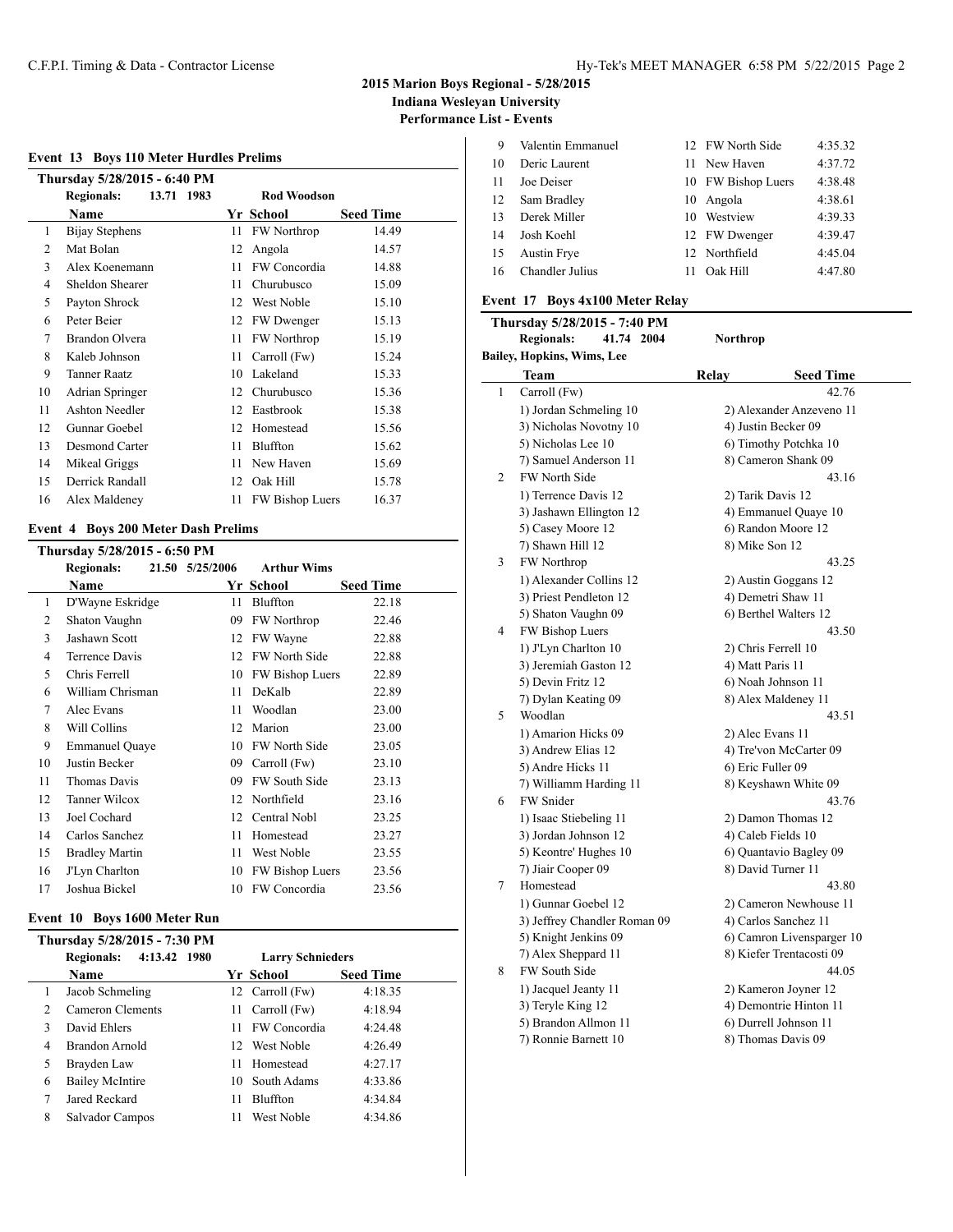# **2015 Marion Boys Regional - 5/28/2015 Indiana Wesleyan University**

**Performance List - Events**

# **Event 17 ...(Boys 4x100 Meter Relay)**

|    | Team                     | <b>Relay</b>    | <b>Seed Time</b>        |
|----|--------------------------|-----------------|-------------------------|
| 9  | Marion                   |                 | 44.12                   |
|    | 1) Elia Casanova 12      |                 | 2) Will Collins 12      |
|    | 3) Troy McGee 12         |                 | 4) Tre'von Moore 11     |
|    | 5) Ian Reynolds 10       |                 | 6) Keiron Sanders 11    |
|    | 7) Marcus Smith 10       |                 | 8) Conner Wike 12       |
| 10 | Huntington N             |                 | 44.40                   |
|    | 1) Drew Fawcett 12       |                 | 2) Cody Jones 10        |
|    | 3) Isaac Smith 11        |                 | 4) Adam Woods 12        |
|    | 5) Stone Bowers 10       |                 | 6) Houston Lehman 12    |
|    | 7) Canaan Powell 10      |                 | 8) Austin Spahr 09      |
| 11 | Eastside                 |                 | 44.68                   |
|    | 1) Keezan Jarrard 10     | 2) Jesse Eck 12 |                         |
|    | 3) Ethan Moughler 12     |                 | 4) Preston Dean 12      |
|    | 5) McCullough Baysden 09 |                 |                         |
| 12 | Lakeland                 |                 | 44.74                   |
|    | 1) Brennen Weimer 10     |                 | 2) Logan Lawrence 12    |
|    | 3) Tanner Raatz 10       |                 | 4) Elijah Wallace 10    |
|    | 5) Anthony Koluder 11    |                 | 6) Scott Simon 11       |
|    | 7) Jacob Jackson 11      |                 | 8) Dominic Christian 11 |
| 13 | FW Dwenger               |                 | 45.07                   |
|    | 1) David Tippmann 11     |                 | 2) George Talarico 12   |
|    | 3) Nolan Till 10         |                 | 4) Mike Hake 10         |
|    | 5) Colin Stroud 09       |                 | 6) Alex Currant 11      |
| 14 | Norwell                  |                 | 45.08                   |
|    | 1) Ivan Allison 11       |                 | 2) Curtis Blackwell 10  |
|    | 3) Piercen Harnish 12    |                 | 4) Adam Nahrwold 12     |
|    | 5) Connor Nash 11        |                 | 6) Tyler Powell 12      |
|    | 7) Jaron Stoppenhagen 11 |                 | 8) Avery Taylor 10      |
| 15 | East Noble               |                 | 45.27                   |
|    | 1) Brant Hile 11         |                 | 2) Kyle Forker 10       |
|    | 3) Andrew McCormick      |                 | 4) Jake Torrie 11       |
|    | 5) Nathan Gamble 10      |                 | 6) Hunter Delarosa 12   |
|    | 7) Daniel Enriquez       | 8) Adam Dills   |                         |
| 16 | Wabash                   |                 | 45.34                   |
|    | 1) Austin Boggs 12       |                 | 2) Juwan Carter 12      |
|    | 3) Noah Cole 12          |                 | 4) Grant Dirig 12       |
|    | 5) Adam Driscoll 11      |                 |                         |

# **Event 6 Boys 400 Meter Dash**

|    | Thursday 5/28/2015 - 7:45 PM       |     |                      |                  |  |
|----|------------------------------------|-----|----------------------|------------------|--|
|    | <b>Regionals:</b><br>48.10<br>1981 |     | <b>Jeff Jackson</b>  |                  |  |
|    | <b>Name</b>                        |     | Yr School            | <b>Seed Time</b> |  |
| 1  | Allen Wright                       |     | 12 FW Northrop       | 48.36            |  |
| 2  | Jeffrey Kerlegrand                 |     | 12 FW Northrop       | 49.17            |  |
| 3  | Conner Gynn                        |     | 12 Carroll (Fw)      | 49.36            |  |
| 4  | Connor Garcia                      | 09  | FW Concordia         | 50.26            |  |
| 5  | Dathan Tippey                      | 09  | Carroll (Fw)         | 50.92            |  |
| 6  | Jalen Royal                        | 09. | FW Dwenger           | 51.19            |  |
| 7  | Casey Moore                        | 12  | <b>FW North Side</b> | 51.48            |  |
| 8  | Jasper Bassett                     | 12  | DeKalb               | 51.51            |  |
| 9  | Alex Sheppard                      | 11  | Homestead            | 52.39            |  |
| 10 | <b>Shawn Huss</b>                  | 11  | Lakeland             | 52.47            |  |
| 11 | Matt Sosh                          | 11  | Mississinewa         | 52.49            |  |
| 12 | Daniel Overbey                     | 10  | Lakeland             | 53.46            |  |
|    |                                    |     |                      |                  |  |

| -13 | Emmet Smith        | 12 Eastbrook       | 53.83 |
|-----|--------------------|--------------------|-------|
| 14  | Ethan Cramer       | 10 Eastbrook       | 53.99 |
|     | 15 J'Lyn Charlton  | 10 FW Bishop Luers | 54.12 |
|     | 16 Jeremiah Gaston | 12 FW Bishop Luers | 54.18 |

### **Event 15 Boys 300 Meter Hurdles**

| Thursday 5/28/2015 - 7:50 PM |                                    |    |                       |                  |  |  |
|------------------------------|------------------------------------|----|-----------------------|------------------|--|--|
|                              | <b>Regionals:</b><br>37.45<br>2004 |    | <b>Charles Bailey</b> |                  |  |  |
|                              | <b>Name</b>                        |    | Yr School             | <b>Seed Time</b> |  |  |
| 1                            | Bijay Stephens                     | 11 | <b>FW</b> Northrop    | 38.73            |  |  |
| 2                            | Desmond Carter                     | 11 | Bluffton              | 39.77            |  |  |
| 3                            | Alex Koenemann                     | 11 | FW Concordia          | 40.08            |  |  |
| 4                            | Peter Beier                        | 12 | <b>FW</b> Dwenger     | 40.20            |  |  |
| 5                            | <b>Brett Woods</b>                 | 11 | FW Northrop           | 40.63            |  |  |
| 6                            | <b>Blake Dailey</b>                | 12 | Mississinewa          | 40.67            |  |  |
| 7                            | Mat Bolan                          | 12 | Angola                | 40.83            |  |  |
| 8                            | Austin Shepard                     | 10 | Prairie Heig          | 40.93            |  |  |
| 9                            | Nickolas Ridgeway                  | 09 | Carroll (Fw)          | 41.30            |  |  |
| 10                           | Heath Miller                       | 12 | Northfield            | 41.43            |  |  |
| 11                           | Adrian Springer                    | 12 | Churubusco            | 41.51            |  |  |
| 12.                          | <b>Tanner Raatz</b>                | 10 | Lakeland              | 41.51            |  |  |
| 13                           | Alex Currant                       | 11 | <b>FW</b> Dwenger     | 41.78            |  |  |
| 14                           | Orlando Martinez                   | 11 | Adams Ctrl            | 41.90            |  |  |
| 15                           | Gunnar Goebel                      | 12 | Homestead             | 42.09            |  |  |
| 16                           | Jordan Lahr                        | 09 | New Haven             | 43.06            |  |  |

## **Event 8 Boys 800 Meter Run**

 $\overline{a}$ 

|    | Thursday 5/28/2015 - 7:55 PM      |                  |                    |                  |  |  |  |
|----|-----------------------------------|------------------|--------------------|------------------|--|--|--|
|    | <b>Regionals:</b><br>1:53.21 1983 |                  | <b>Mark Keller</b> |                  |  |  |  |
|    | Name                              |                  | Yr School          | <b>Seed Time</b> |  |  |  |
| 1  | Sam Hall                          | 12               | Wabash             | 1:58.03          |  |  |  |
| 2  | <b>Wesley Garrison</b>            | 11               | Carroll (Fw)       | 1:58.84          |  |  |  |
| 3  | Jared Reckard                     | 11               | Bluffton           | 2:00.00          |  |  |  |
| 4  | Greg Tippmann                     | 12               | FW Dwenger         | 2:00.73          |  |  |  |
| 5  | Josh Perkins                      | 11               | Prairie Heig       | 2:01.04          |  |  |  |
| 6  | Jacob Schmeling                   | 12               | Carroll (Fw)       | 2:01.93          |  |  |  |
| 7  | Mitch Perkins                     | 11               | Prairie Heig       | 2:03.50          |  |  |  |
| 8  | Joe Deiser                        | 10               | FW Bishop Luers    | 2:03.73          |  |  |  |
| 9  | McGerran Clouser                  | 11               | South Adams        | 2:03.81          |  |  |  |
| 10 | Valentin Emmanuel                 | 12               | FW North Side      | 2:03.83          |  |  |  |
| 11 | Alexander DeLuna                  | 11               | West Noble         | 2:03.99          |  |  |  |
| 12 | Gavin Kaehr                       | 12 <sup>12</sup> | Adams Ctrl         | 2:04.51          |  |  |  |
| 13 | <b>Garrett Burns</b>              |                  | 12 Leo             | 2:04.63          |  |  |  |
| 14 | Shane Curtis                      | $12-12$          | Oak Hill           | 2:04.72          |  |  |  |
| 15 | Joey Mullins                      | 11               | FW Wayne           | 2:04.75          |  |  |  |
| 16 | David Steffen                     | 11               | South Adams        | 2:04.88          |  |  |  |
|    |                                   |                  |                    |                  |  |  |  |

# **Event 11 Boys 3200 Meter Run**

|   | Thursday 5/28/2015 - 8:05 PM |                   |                   |                  |  |  |
|---|------------------------------|-------------------|-------------------|------------------|--|--|
|   | <b>Regionals:</b>            | 9:07.18 5/22/2008 | <b>Andy Bayer</b> |                  |  |  |
|   | Name                         |                   | Yr School         | <b>Seed Time</b> |  |  |
|   | Cameron Clements             |                   | 11 Carroll (Fw)   | 9:23.83          |  |  |
| 2 | Roman Jennings               |                   | 10 FW Snider      | 9:23.99          |  |  |
| 3 | Brayden Law                  | 11.               | Homestead         | 9:32.68          |  |  |
| 4 | <b>Brandon Arnold</b>        |                   | 12 West Noble     | 9:35.50          |  |  |
|   | Mark Beckmann                |                   | DeKalb            | 9:41.62          |  |  |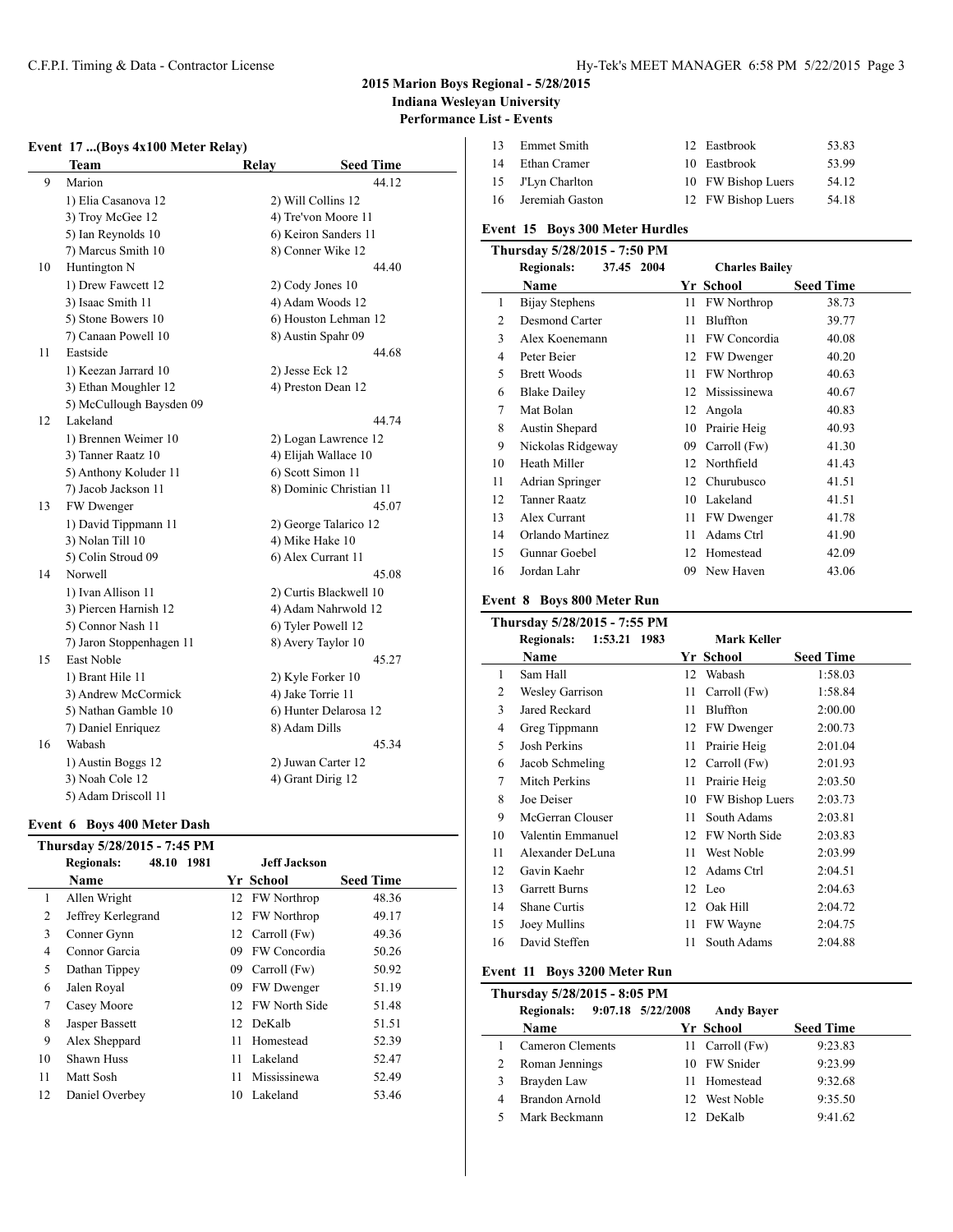## **2015 Marion Boys Regional - 5/28/2015 Indiana Wesleyan University Performance List - Events**

#### **Event 11 ...(Boys 3200 Meter Run)**

|    | <b>Name</b>               |    | Yr School           | <b>Seed Time</b> |
|----|---------------------------|----|---------------------|------------------|
| 6  | Joe Vandiver              | 11 | East Noble          | 9:45.38          |
| 7  | <b>Dustin Starnes</b>     |    | 10 FW Northrop      | 9:49.95          |
| 8  | <b>Richmond Stoltzfus</b> | 09 | Westview            | 9:51.94          |
| 9  | Noah Steffen              |    | 10 Norwell          | 10:02.29         |
| 10 | Will Emery                | 11 | Leo                 | 10:05.50         |
| 11 | Jack Beakas               | 10 | DeKalb              | 10:06.49         |
| 12 | <b>Tyler Weirick</b>      | 11 | Norwell             | 10:08.38         |
| 13 | <b>Ben Strasen</b>        | 11 | <b>FW</b> Concordia | 10:12.59         |
| 14 | Austin Frye               |    | 12 Northfield       | 10:13.60         |
| 15 | Michael Conte             | 11 | Homestead           | 10:18.99         |
| 16 | Dustin Campbell           |    | 12 Huntington N     | 10:23.32         |

#### **Event 19 Boys 4x400 Meter Relay**

# **Thursday 5/28/2015 - 8:20 PM Regionals: 3:16.92 1981 South Side**

**P Birchfield, R Birchfield, J Jackson, Williams**

|   | Team                    | Relay | <b>Seed Time</b>         |  |
|---|-------------------------|-------|--------------------------|--|
| 1 | <b>FW Northrop</b>      |       | 3:20.26                  |  |
|   | 1) Bijay Stephens 11    |       | 2) Brett Woods 11        |  |
|   | 3) Allen Wright 12      |       | 4) Jeffrey Kerlegrand 12 |  |
|   | 5) Reese Fanning 11     |       | 6) Shaton Vaughn 09      |  |
|   | 7) Austin Goggans 12    |       | 8) Justice Goodwell 11   |  |
| 2 | FW North Side           |       | 3:23.91                  |  |
|   | 1) Shawn Hill 12        |       | 2) Terrence Davis 12     |  |
|   | 3) Tarik Davis 12       |       | 4) Casey Moore 12        |  |
|   | 5) Sergio Cobos 12      |       | 6) Colton Magan 12       |  |
|   | 7) Valentin Emmanuel 12 |       | 8) Emmanuel Quaye 10     |  |
| 3 | Carroll (Fw)            |       | 3:25.53                  |  |
|   | 1) Kevin Salter 12      |       | 2) Conner Gynn 12        |  |
|   | 3) Nicholas Novotny 10  |       | 4) Dathan Tippey 09      |  |
|   | 5) Wesley Garrison 11   |       | 6) Jacob Schmeling 12    |  |
|   | 7) Ben Schwartz 11      |       | 8) Jerrod Rekeweg 09     |  |
| 4 | Churubusco              |       | 3:27.48                  |  |
|   | 1) Chance Gallmeier 11  |       | 2) Blake Gross 12        |  |
|   | 3) Caleb Partin 11      |       | 4) Luke Lilmars 12       |  |
|   | 5) Jarred Ostler 10     |       | 6) Landon Lilmars 12     |  |
|   | 7) Alex Turnbow 12      |       | 8) Jeff Wallace 11       |  |
| 5 | DeKalb                  |       | 3:29.33                  |  |
|   | 1) Clayton Travis 12    |       | 2) Tycius Meyer 10       |  |
|   | 3) William Chrisman 11  |       | 4) Jasper Bassett 12     |  |
|   | 5) Adam Osterman 11     |       | 6) Andrew Graves 11      |  |
| 6 | FW Dwenger              |       | 3:29.70                  |  |
|   | 1) Peter Beier 12       |       | 2) Jordan McHenry 12     |  |
|   | 3) Jalen Royal 09       |       | 4) Greg Tippmann 12      |  |
|   | 5) Aric Campbell 10     |       | 6) Jacob Hursh 10        |  |
|   | 7) Mike Manning 10      |       |                          |  |
| 7 | FW Bishop Luers         |       | 3:30.80                  |  |
|   | 1) J'Lyn Charlton 10    |       | 2) Alex Maldeney 11      |  |
|   | 3) Chris Ferrell 10     |       | 4) Jeremiah Gaston 12    |  |
|   | 5) Devin Fritz 12       |       | 6) Dylan Keating 09      |  |
|   | 7) Joe Deiser 10        |       | 8) Matt Paris 11         |  |

| 8  | Homestead              | 3:30.84                      |
|----|------------------------|------------------------------|
|    | 1) Caleb Baker 10      | 2) Jeffrey Chandler Roman 09 |
|    | 3) Alex Sheppard 11    | 4) Ezra Suozzi 09            |
|    | 5) Knight Jenkins 09   | 6) Peyton Ratliff 09         |
|    | 7) Carlos Sanchez 11   | 8) Spencer Scholl 11         |
| 9  | FW South Side          | 3:30.87                      |
|    | 1) Demontrie Hinton 11 | 2) Ronnie Barnett 10         |
|    | 3) Quantesse Book 10   | 4) Latrell Copeland 12       |
|    | 5) Brandon Allmon 11   | 6) Jacquel Jeanty 11         |
|    | 7) Dennis Johnson 10   | 8) Kameron Joyner 12         |
| 10 | Bluffton               | 3:31.82                      |
|    | 1) Desmond Carter 11   | 2) Dakota Cole 11            |
|    | 3) Tad Makowski 12     | 4) JaMonte McCarey 09        |
|    | 5) Jared Reckard 11    |                              |
| 11 | Marion                 | 3:31.83                      |
|    | 1) Morgan Bounds 12    | 2) Will Collins 12           |
|    | 3) Isaiah Fuller 11    | 4) Adrien Howard 11          |
|    | 5) Troy McGee 12       | 6) Ian Reynolds 10           |
|    | 7) Noah Shigley 10     | 8) Marcus Smith 10           |
| 12 | Central Nobl           | 3:32.42                      |
|    | 1) Nick Tayloe 10      | 2) Jacob Galligher 11        |
|    | 3) Aaron Jordan 12     | 4) Joel Cochard 12           |
|    | 5) Joe Freeman 12      | 6) Elijah Andrews 11         |
| 13 | Leo                    | 3:32.54                      |
|    | 1) Dominic Benson 11   | 2) Jacob Mellady 10          |
|    | 3) Nate Werling 11     | 4) Alejandro Flores 09       |
|    | 5) Chris Horn 12       | 6) Trenton Bonner 09         |
|    | 7) Garrett Burns 12    |                              |
| 14 | Prairie Heig           | 3:32.76                      |
|    | 1) Austin Shepard 10   | 2) Mitch Perkins 11          |
|    | 3) Josh Perkins 11     | 4) David Rodriquez 12        |
|    | 5) Kade Gerbers 11     | 6) Kendall Perkins 10        |
|    | 7) Curtis Fink 11      | 8) Christian Sutton 09       |
| 15 | Oak Hill               | 3:33.78                      |
|    | 1) Tristan Babbitt 12  | 2) Grant Brown 12            |
|    | 3) Shane Curtis 12     | 4) Joel Durkes 11            |
|    | 5) Chandler Julius 11  | 6) Derrick Randall 12        |
|    | 7) Nate Saylors 12     | 8) Cavan Williams 10         |
| 16 | Bellmont               | 3:36.06                      |
|    | 1) Zechary Irwin 12    | 2) Christopher Laughlin 12   |
|    | 3) Connor Ross 11      | 4) Clayton Sheehan 10        |
|    | 5) Nathaniel Brewer 10 | 6) Vincent Faurote 12        |
|    | 7) Nicolas Garcia 09   | 8) Gareth Harvey 10          |
|    |                        |                              |

# **Event 23 Boys High Jump**

 $\overline{a}$ 

| Thursday 5/28/2015 - 6:00 PM |                                   |    |                   |                  |  |
|------------------------------|-----------------------------------|----|-------------------|------------------|--|
|                              | 7-01.25 1983<br><b>Regionals:</b> |    | <b>Mike Burns</b> |                  |  |
|                              | <b>Name</b>                       |    | Yr School         | <b>Seed Mark</b> |  |
| 1                            | Isaac Brown                       |    | DeKalb            | $6-04.00$        |  |
| $\overline{c}$               | Lindon McDonald                   | 11 | Westview          | $6-02.00$        |  |
| 3                            | Joel Cochard                      |    | 12 Central Nobl   | $6 - 02.00$      |  |
| $\overline{4}$               | Aaron Bienz                       | 11 | <b>Bellmont</b>   | $6-01.00$        |  |
| 5                            | Cameron Newhouse                  | 11 | Homestead         | $6-00.00$        |  |
| 6                            | Jashawn Ellington                 |    | 12 FW North Side  | $6 - 00.00$      |  |
| 7                            | Kaleb Johnson                     |    | 11 Carroll (Fw)   | $6 - 00.00$      |  |
| 8                            | Jacob Galligher                   | 11 | Central Nobl      | $5 - 10.00$      |  |